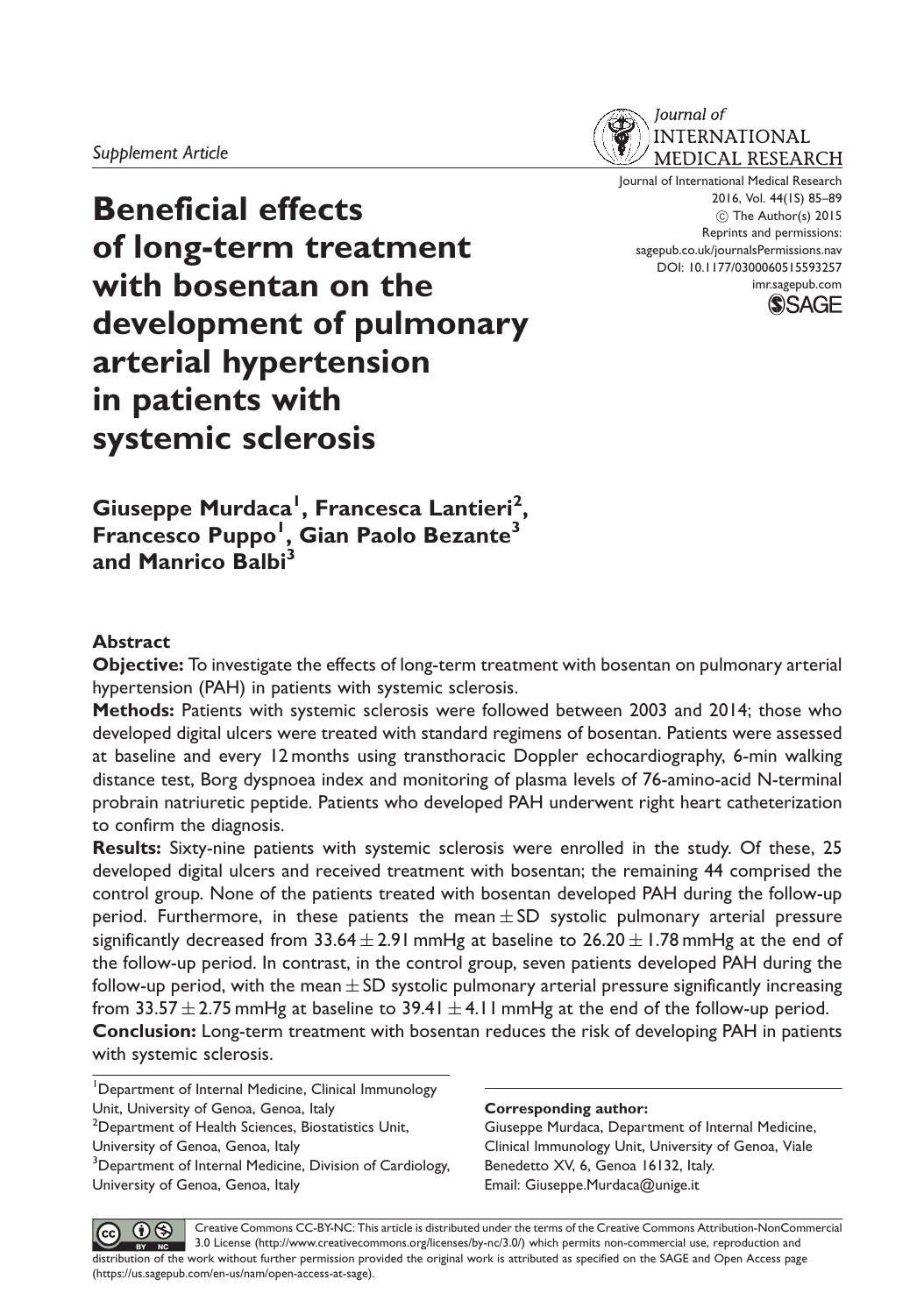### Keywords

Bosentan, endothelial dysfunction, pulmonary arterial hypertension, systemic sclerosis

# Introduction

Pulmonary arterial hypertension (PAH) is a well known late complication of systemic sclerosis.<sup>1</sup> PAH is defined as a systolic pulmonary arterial pressure (sPAP) > 45 mmHg and is confirmed by right heart catheterization (mean pulmonary arterial pressure  $> 25$  mmHg with a capillary wedge pressure  $\leq 15$  mmHg). Endothelial impairment and vascular dysfunction may be the earliest pathogenetic changes that occur in systemic sclerosis.<sup>2</sup> Endothelin (ET) 1 is a potent mitogenic factor produced mainly by endothelial cells that interacts with two cell membrane-bound receptors ETA and ETB.<sup>3</sup> Bosentan is an oral competitive specific dual ETA and ETB receptor antagonist $4$  that is used in the treatment of digital ulcers<sup>5</sup> and which is also approved for the treatment of functional class II and III PAH (World Health Organization classification).<sup>6</sup>

# Patients and methods

Between January and December 2003, patients aged  $>18$  years with systemic sclerosis (with a negative pregnancy test if female), treated at the Clinical Immunology Unit, University of Genoa, Genoa, Italy, were enrolled in the study and followed up until December 2014. Patients who developed digital ulcers were treated with bosentan 62.5 mg twice daily for 4 weeks, then 125 mg twice a day. The control group comprised the remaining patients who did not develop digital ulcers. Transthoracic Doppler echocardiography, 6-min walking distance test,<sup>7</sup> Borg dyspnoea index<sup>8</sup> and plasma levels of 76-amino-acid N-terminal probrain natriuretic peptide (NT-proBNP; a potential marker of heart failure), were performed at baseline and every 12 months during the study period. Patients who developed PAH underwent right heart catheterization.

The primary endpoint was development of PAH. Secondary endpoints were a change in the 6-min walking distance test, Borg dyspnoea index or plasma levels of NTproBNP over the follow-up period.

Written informed consent was obtained from all patients. The study was approved by the Regional Ethical Committee and conducted in accordance with the ethical principles of the Declaration of Helsinki Good Clinical Practice guidelines, as well as national and international regulatory requirements.

## Statistical analyses

Data were reported as  $n \binom{0}{0}$  of patients or  $mean \pm SD$ . Differences between the two groups were analysed using  $\chi^2$ -test or Fisher's exact test. A *P*-value  $\leq 0.05$  was considered to be statistically significant.

## Results

Sixty-nine patients with systemic sclerosis were enrolled in the study, of whom 25 developed digital ulcers and were treated with bosentan. Baseline characteristics of the enrolled patients are given in Table 1.

The mean duration of treatment with bosentan was  $6.75 \pm 0.25$  years. At baseline, no patients presented with clinical or echocardiographic indirect signs of PAH in either group (sPAP <45 mmHg). There was no statistical difference in mean sPAP between the two groups at baseline.

None of the patients treated with bosentan developed PAH during the 12-year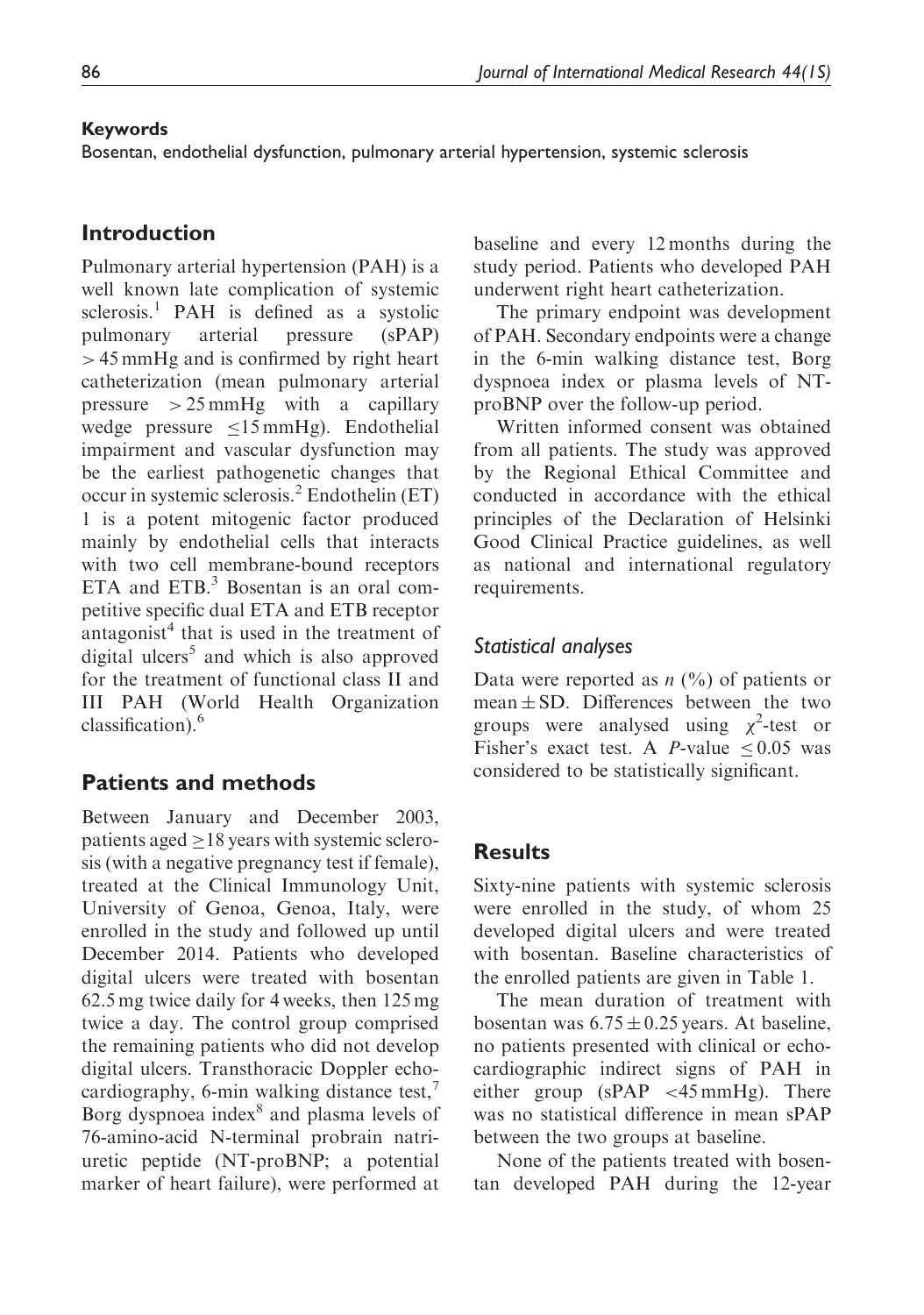| Characteristic                             | Bosentan group<br>$n = 25$ | Control group<br>$n = 44$ |
|--------------------------------------------|----------------------------|---------------------------|
| Sex                                        |                            |                           |
| Male                                       | 3(12)                      | 7(16)                     |
| Female                                     | 22 (88)                    | 37 (84)                   |
| Age, years                                 | $69 + 8$                   | $69 + 9$                  |
| Disease duration, years                    | $16 \pm 4$                 | $15 \pm 2$                |
| Limited systemic sclerosis                 | 18(72)                     | 31(70)                    |
| Diffuse systemic sclerosis                 | 7(28)                      | 13(30)                    |
| Anticentromere antibodies                  | 18(72)                     | 30(68)                    |
| Anti-Scl-70 antibodies                     | 7(28)                      | 14(32)                    |
| Systolic pulmonary arterial pressure, mmHg | $33.64 \pm 2.91$           | $33.57 \pm 2.75$          |
| 6-min walking distance test, m             | $424.40 \pm 52.26$         | $475.34 \pm 78.06$        |
| Borg dyspnoea index                        | $4.20 \pm 0.49$            | $3.50 \pm 0.82$           |
| NT-proBNP, ng/l                            | $997.94 \pm 919.86$        | $711.82 \pm 505.79$       |

Table 1. Baseline characteristics of patients with systemic sclerosis receiving standard treatment with bosentan (bosentan group) and those not receiving bosentan (control group).

Data presented as n (%) of patients or mean  $\pm$  SD.

NT-proBNP, 76-amino-acid N-terminal probrain natriuretic peptide.

follow-up period. Furthermore, the mean  $\pm$ SD sPAP significantly decreased from 33.64  $\pm$  2.91 mmHg at baseline to 26.20  $\pm$ 1.78 mmHg at the end of the follow-up period  $(P < 0.0001)$  (Figure 1). In contrast, in the control group, seven patients developed PAH, confirmed by right heart catheterization, during follow-up, with the mean  $\pm$  SD sPAP increasing significantly from  $33.57 \pm$ 2.75 mmHg at baseline to  $39.41 \pm 4.11$  mmHg at the end of the follow-up period ( $P < 0.0001$ ) (Figure 1).

During the follow-up period, patients receiving bosentan showed a significant overall improvement in the 6-min walking distance test and the Borg dyspnoea index values ( $P < 0.0001$ ), whereas in the control group, both the 6-min walking distance test and the Borg dyspnoea index values worsened  $(P < 0.0001$  for both) (data not shown). NT-proBNP levels significantly decreased in patients receiving bosentan and significantly increased in controls  $(P =$ 0.004 and  $P = 0.008$ , respectively) (data not shown).

# **Discussion**

In the present study, no patients treated with bosentan developed PAH during the follow-up period, which supports the clinical efficacy of long-term bosentan treatment in reducing the risk of developing PAH in patients with systemic sclerosis. These findings are in agreement with those reported in a long-term observational study showing the low occurrence of digital ulcers in patients with systemic sclerosis receiving bosentan for PAH.<sup>9</sup> Increased ET-1 activity inhibits nitric oxide synthesis, which has been found to be impaired in patients with systemic sclerosis.<sup>10</sup> Bosentan improves exercise-induced and flow-mediated pulmonary vasodilatation and thus restores endothelial function by increasing nitric oxide production.<sup>10</sup>

In conclusion, long-term treatment with bosentan improves endothelial function and reduces the risk of PAH development in patients with systemic sclerosis. Early initiation of bosentan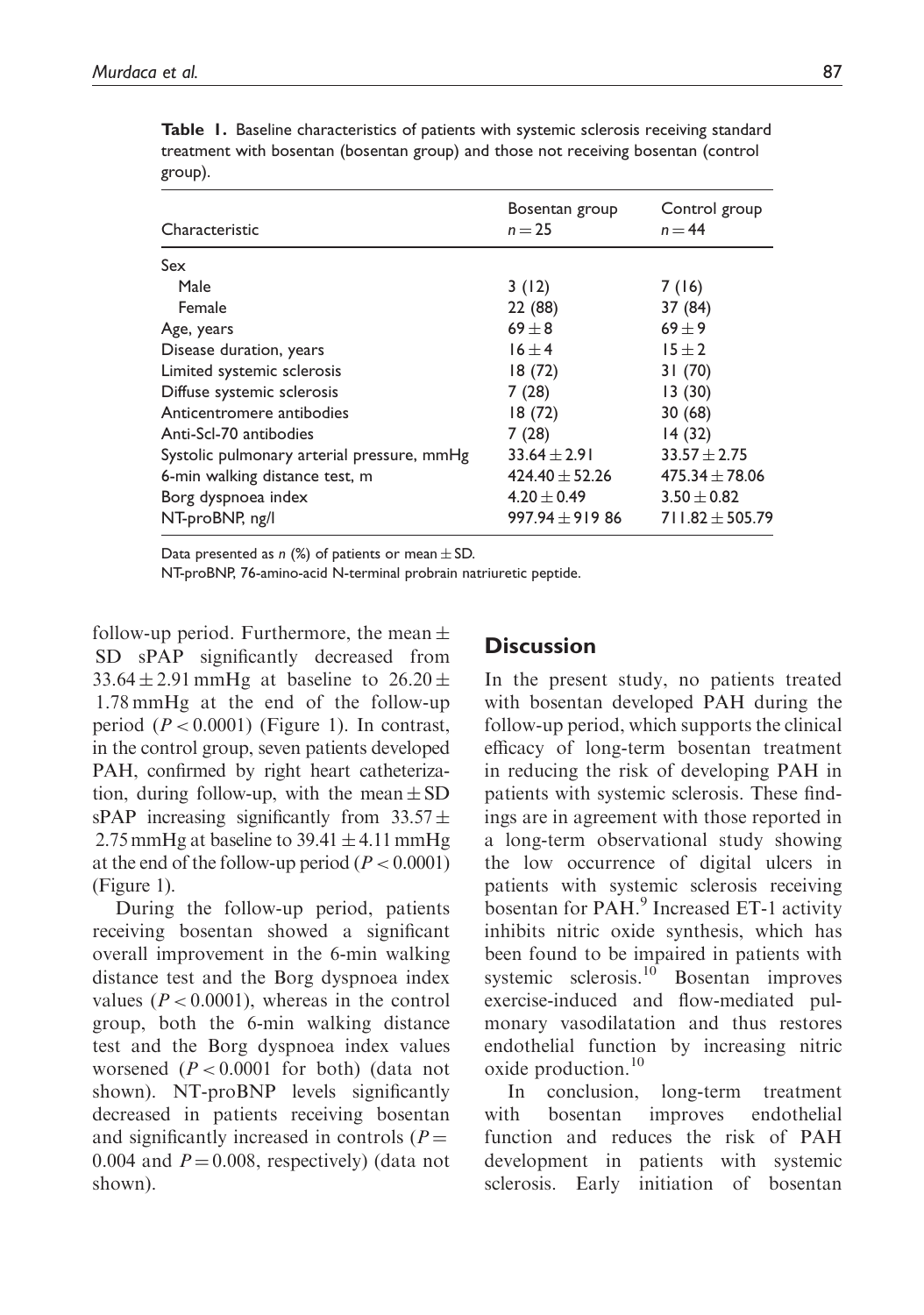

Figure 1. Systolic pulmonary arterial pressure (sPAP) in patients with systemic sclerosis receiving standard treatment with bosentan (circles) and those not receiving bosentan (triangles) at baseline in 2003 (T0) and at the end of the follow-up period in 2014 (T12).

treatment may reduce the progression of pulmonary arterial impairment in these patients.

#### Declaration of conflicting interest

The authors declare that there are no conflicts of interest.

### Funding

Editorial assistance was provided by Gayle Robins on behalf of HPS–Health Publishing and Services Srl and funded by Pfizer Italia.

#### References

- 1. Denton CP and Black CM. Pulmonary hypertension in systemic sclerosis. Rheum Dis Clin North Am 2003; 29: 335–349.
- 2. Kahaleh MB. Vascular involvement in systemic sclerosis (SSc). Clin Exp Rheumatol 2004; 22(suppl 33): S19–S23.
- 3. Sandoval YH, Atef ME, Levesque LO, et al. Endothelin-1 signaling in vascular physiology and pathophysiology. Curr Vasc Pharmacol 2014; 12: 202–214.
- 4. Denton CP, Pope JE, Peter HH, et al. Longterm effects of bosentan on quality of life, survival, safety and tolerability in pulmonary